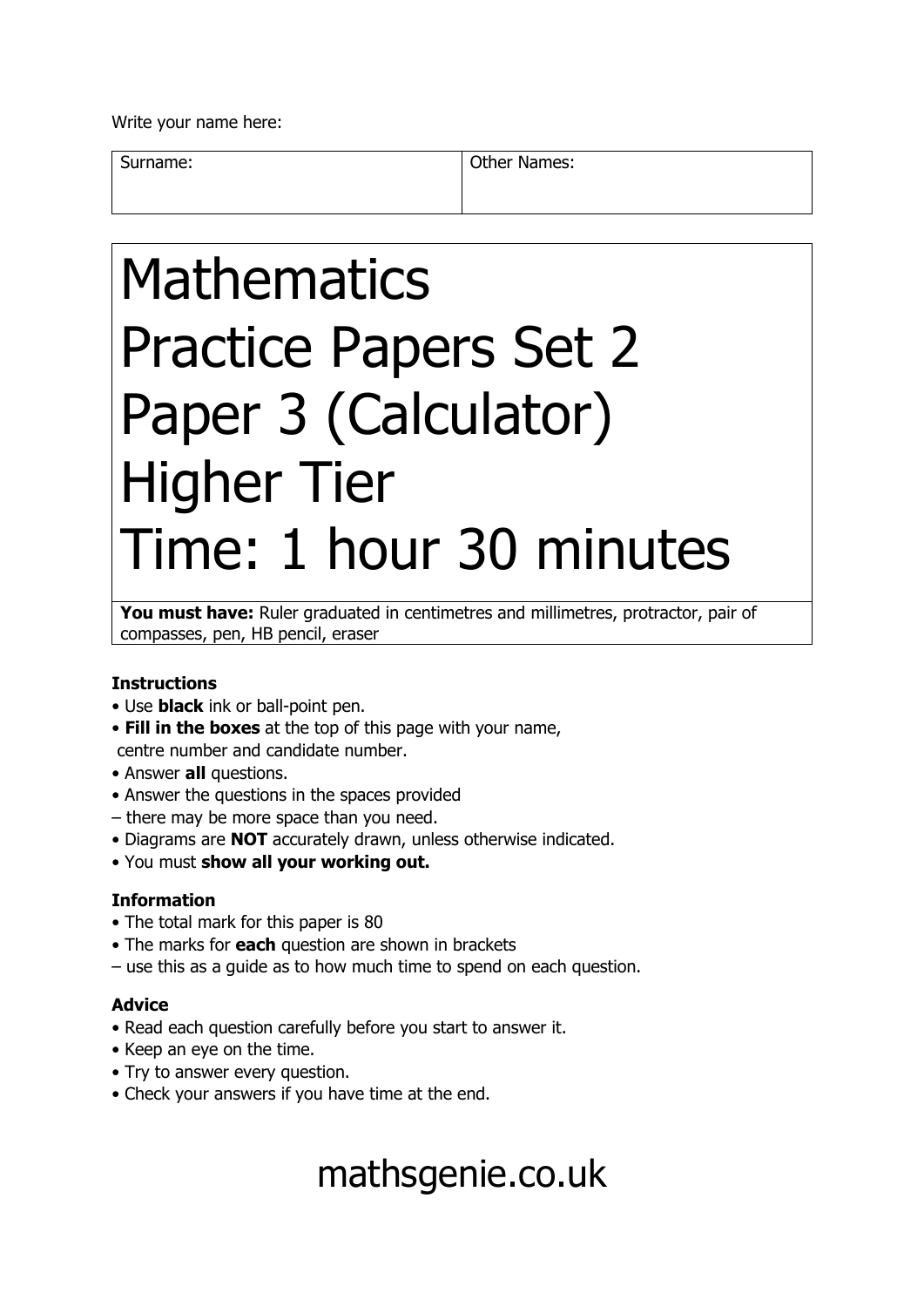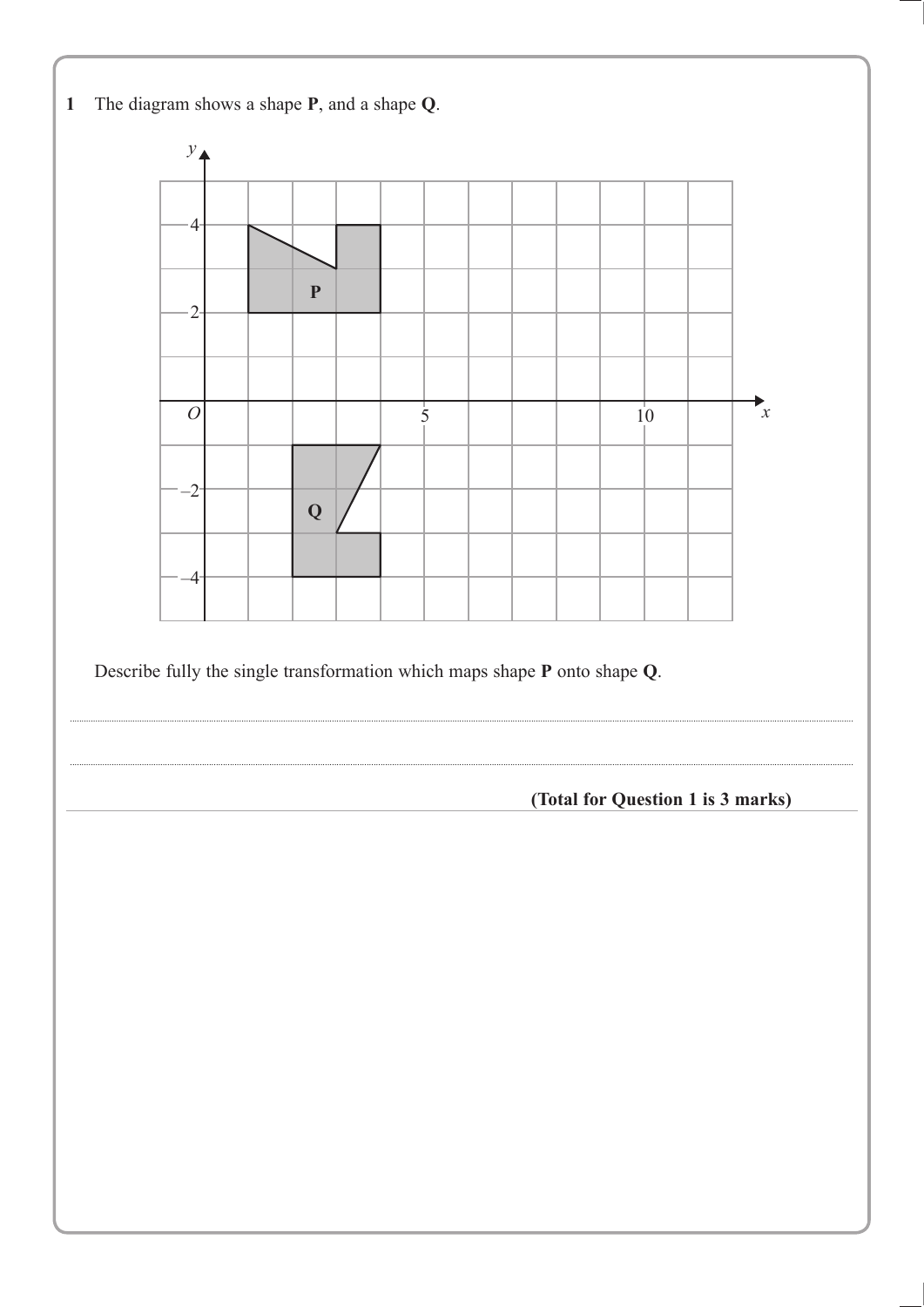| (a) Find the ratio of the number of pupils to the number of teachers.<br>Give your ratio in the form $n:1$<br>In Year 11 at the school, the ratio of the number of pupils who study Chemistry to the<br>number of pupils who study Physics is 3 : 2<br>(b) 105 pupils in Year 11 study Chemistry.<br>Work out the number of pupils in Year 11 who study Physics. | (2) |
|------------------------------------------------------------------------------------------------------------------------------------------------------------------------------------------------------------------------------------------------------------------------------------------------------------------------------------------------------------------|-----|
|                                                                                                                                                                                                                                                                                                                                                                  |     |
|                                                                                                                                                                                                                                                                                                                                                                  |     |
|                                                                                                                                                                                                                                                                                                                                                                  |     |
|                                                                                                                                                                                                                                                                                                                                                                  |     |
|                                                                                                                                                                                                                                                                                                                                                                  |     |
|                                                                                                                                                                                                                                                                                                                                                                  |     |
|                                                                                                                                                                                                                                                                                                                                                                  |     |
|                                                                                                                                                                                                                                                                                                                                                                  |     |
|                                                                                                                                                                                                                                                                                                                                                                  |     |
|                                                                                                                                                                                                                                                                                                                                                                  |     |
|                                                                                                                                                                                                                                                                                                                                                                  | (2) |
| For the 105 pupils who study Chemistry, the ratio of the number of boys to the number of<br>girls is $4:3$                                                                                                                                                                                                                                                       |     |
| (c) Work out the number of girls in Year 11 who study Chemistry.                                                                                                                                                                                                                                                                                                 |     |
|                                                                                                                                                                                                                                                                                                                                                                  |     |
|                                                                                                                                                                                                                                                                                                                                                                  |     |
|                                                                                                                                                                                                                                                                                                                                                                  |     |
|                                                                                                                                                                                                                                                                                                                                                                  |     |
|                                                                                                                                                                                                                                                                                                                                                                  | (2) |
| (Total for Question 2 is 6 marks)                                                                                                                                                                                                                                                                                                                                |     |
|                                                                                                                                                                                                                                                                                                                                                                  |     |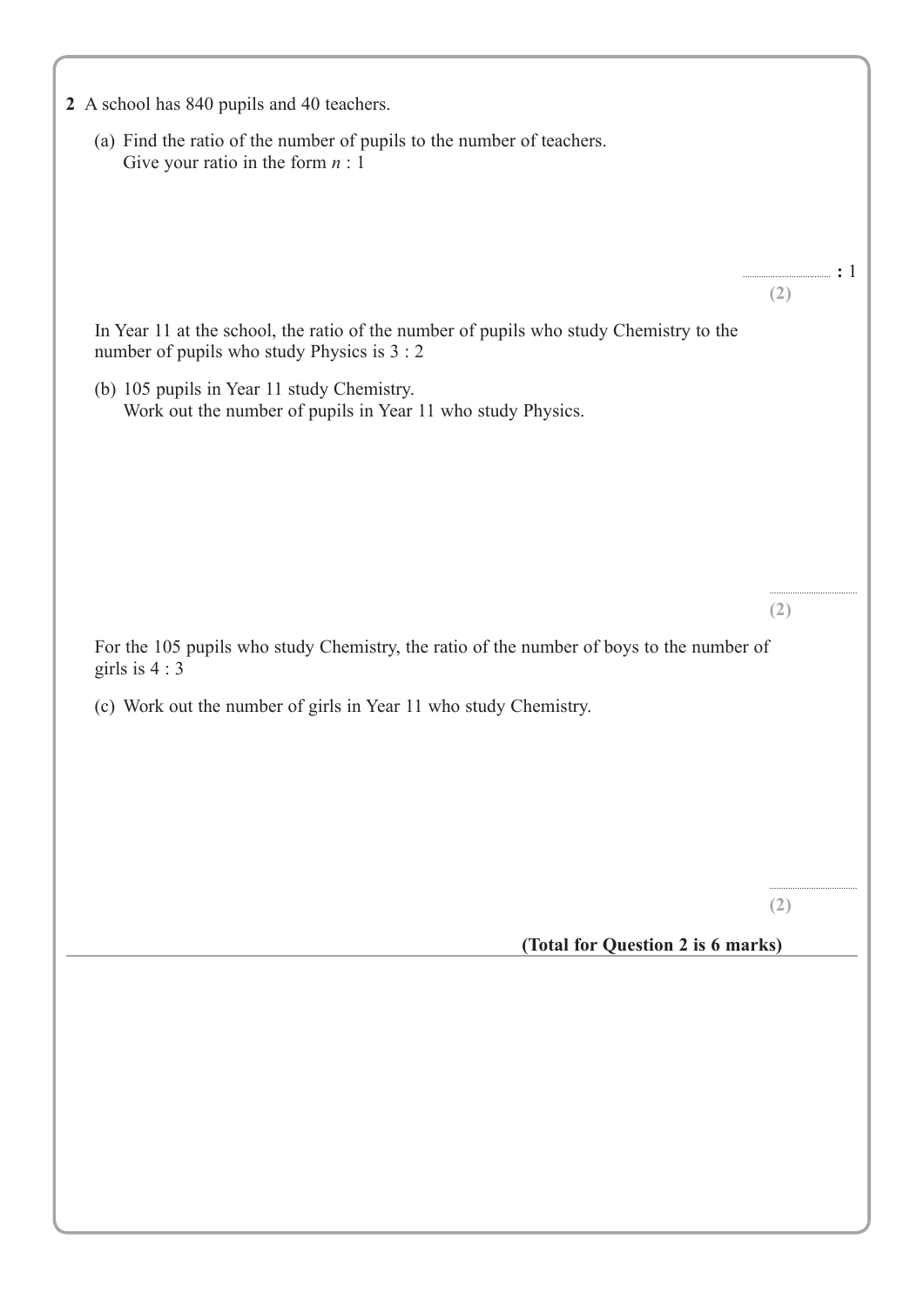**3** Serena bought a car that had a value of \$16 000 At the end of each year, the value of her car had depreciated by 15%.

Calculate the value of her car at the end of 3 years.

\$. .....................................

**(Total for Question 3 is 3 marks)**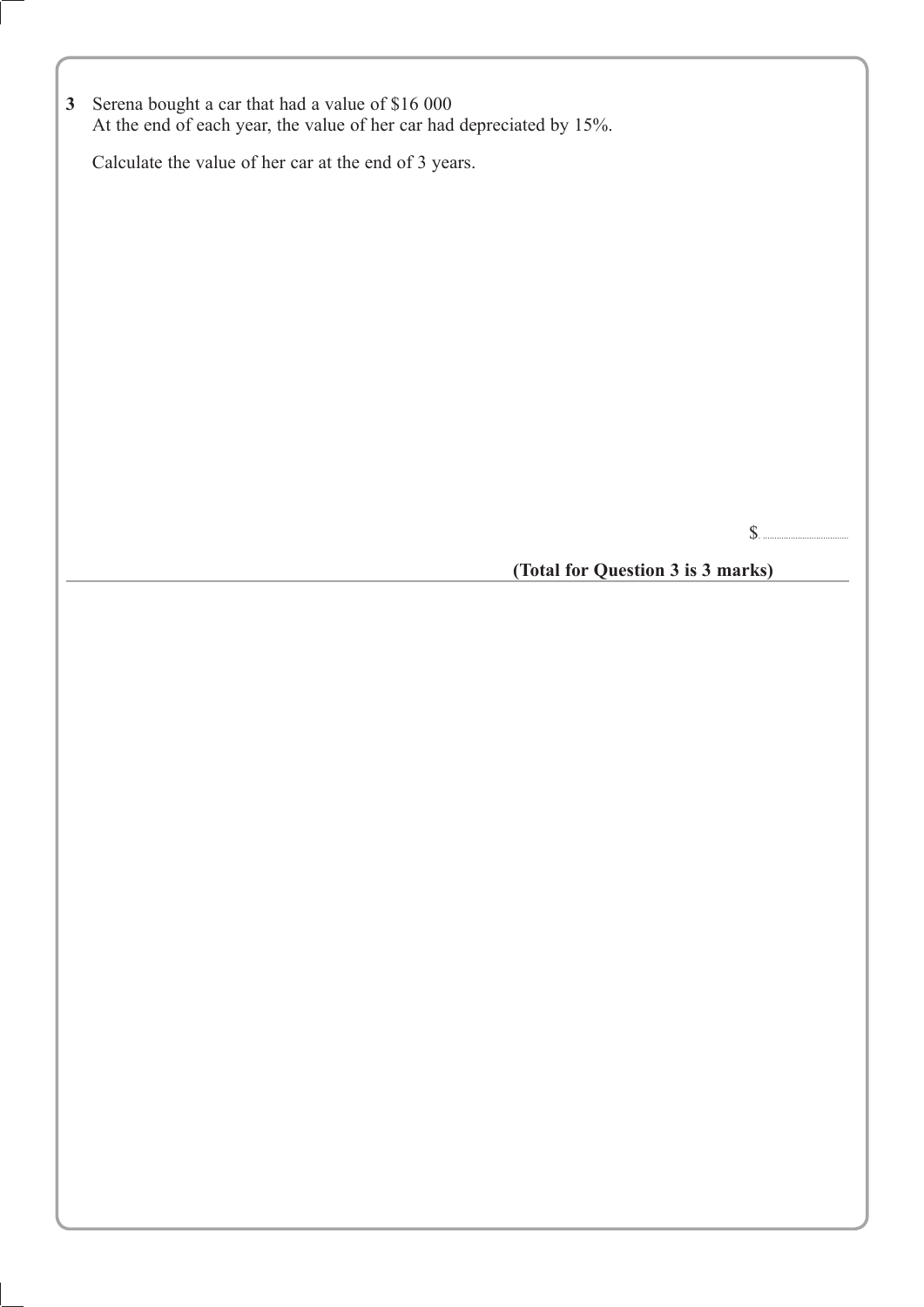4 The table shows the land areas, in km<sup>2</sup>, of four countries.

| Country  | Land area $(km^2)$   |
|----------|----------------------|
| Ethiopia | $1.13 \times 10^{6}$ |
| Algeria  | $2.38 \times 10^{6}$ |
| Nigeria  | $9.24 \times 10^5$   |
| Kenya    | $5.83 \times 10^{5}$ |

- (a) Which country has the largest land area?
- (b) Calculate the total land area, in km2 , of all four countries. Give your answer in standard form.

Population density is calculated by the formula

Population density = Population  $\div$  Land area

(c) In one year, the population of Ethiopia was  $7.91 \times 10^7$ Calculate the population density of Ethiopia for that year.

people / km<sup>2</sup>

.............................................................................. **(1)**

 $km<sup>2</sup>$ 

**(2)**

**(2)**

#### **(Total for Question 4 is 5 marks)**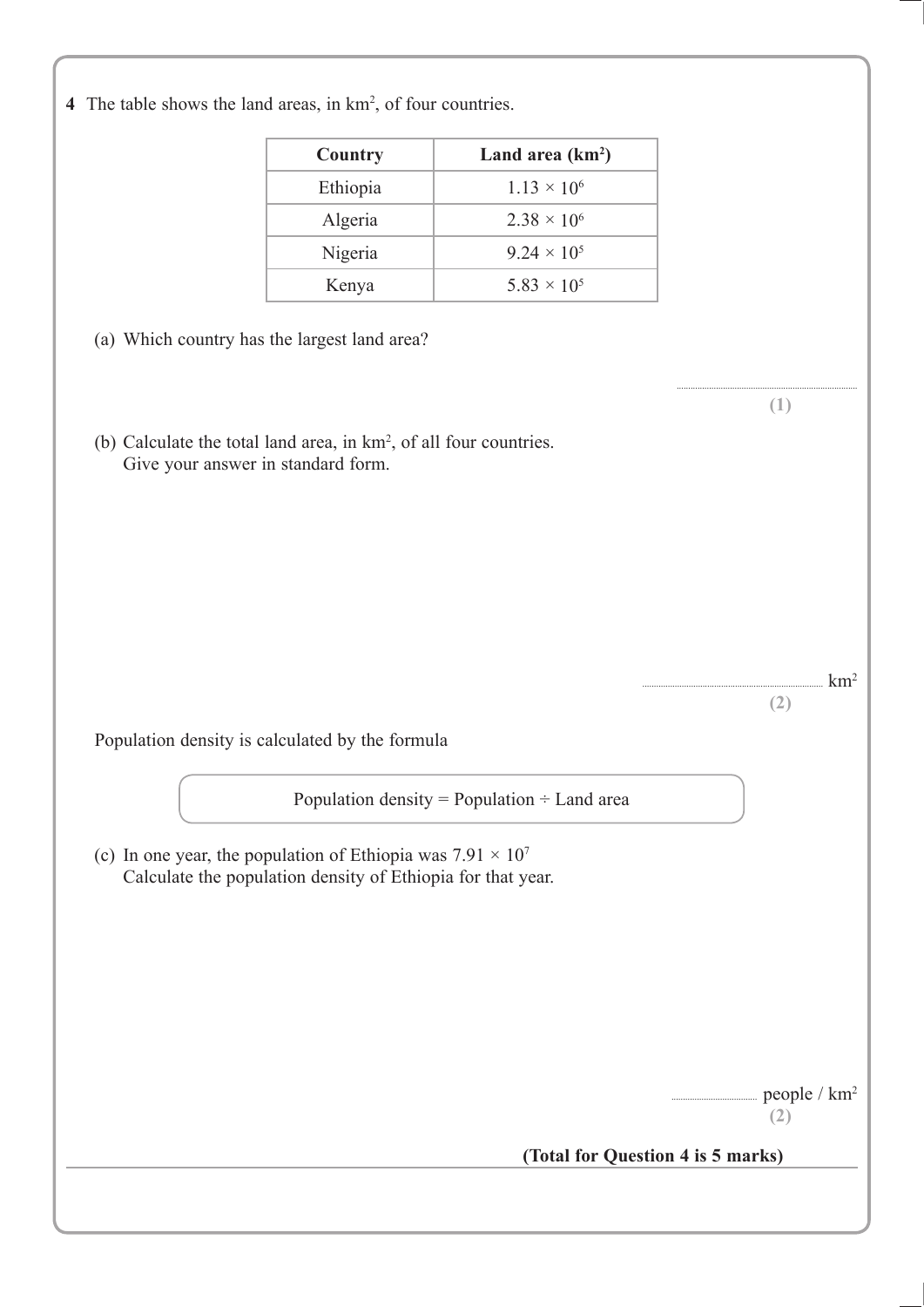### **5** In a school of 100 students

- 42 study Statistics
- 40 study Mathematics
- 50 study Physics
- 21 study Mathematics and Physics
- 19 study Statistics and Physics
- 17 study Statistics and Mathematics
- 5 study all three
- (a) Complete the Venn Diagram.



**(4)**

One of the students is picked at random.

(b) Find the probability that this student studies only one of these subjects.

......................................................... **(2)**

# **(Total for Question 5 is 6 marks)**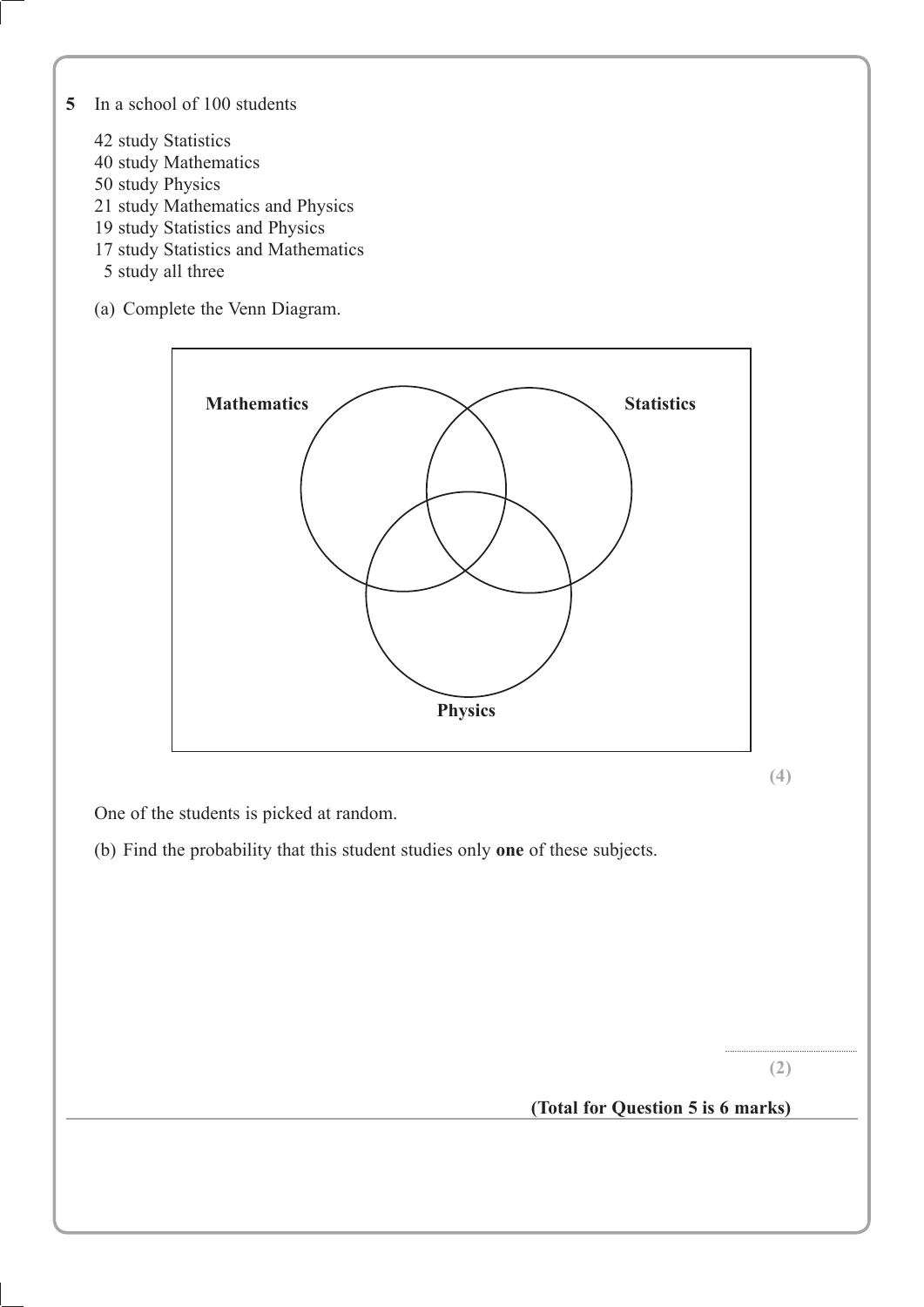**6** The diagram shows a large tin of pet food in the shape of a cylinder.



Diagram **NOT** accurately drawn

The large tin has a radius of 6.5 cm and a height of 11.5 cm.

A pet food company wants to make a new size of tin.

The new tin will have a radius of 5.8 cm. It will have the same volume as the large tin.

Calculate the height of the new tin. Give your answer correct to one decimal place.

.cm

**(Total for Question 6 is 3 marks)**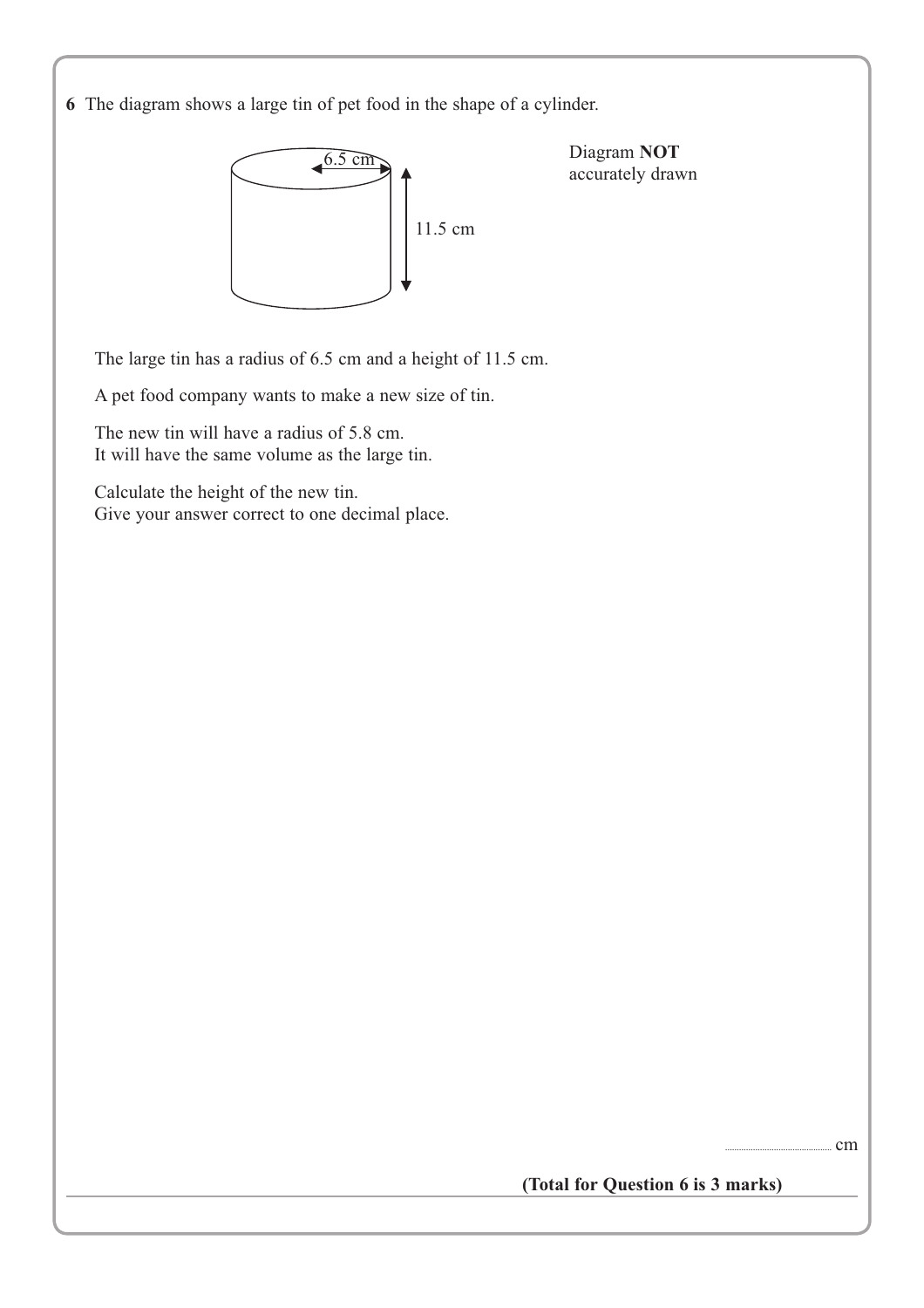

**(Total for Question 7 is 4 marks)**

**.......................................**

 $\circ$ 

**8** Expand and Simplify:  $(x-5)(x+3)(x-2)$ 

**(Total for Question 8 is 3 marks)**

....................................................................................................................

**7**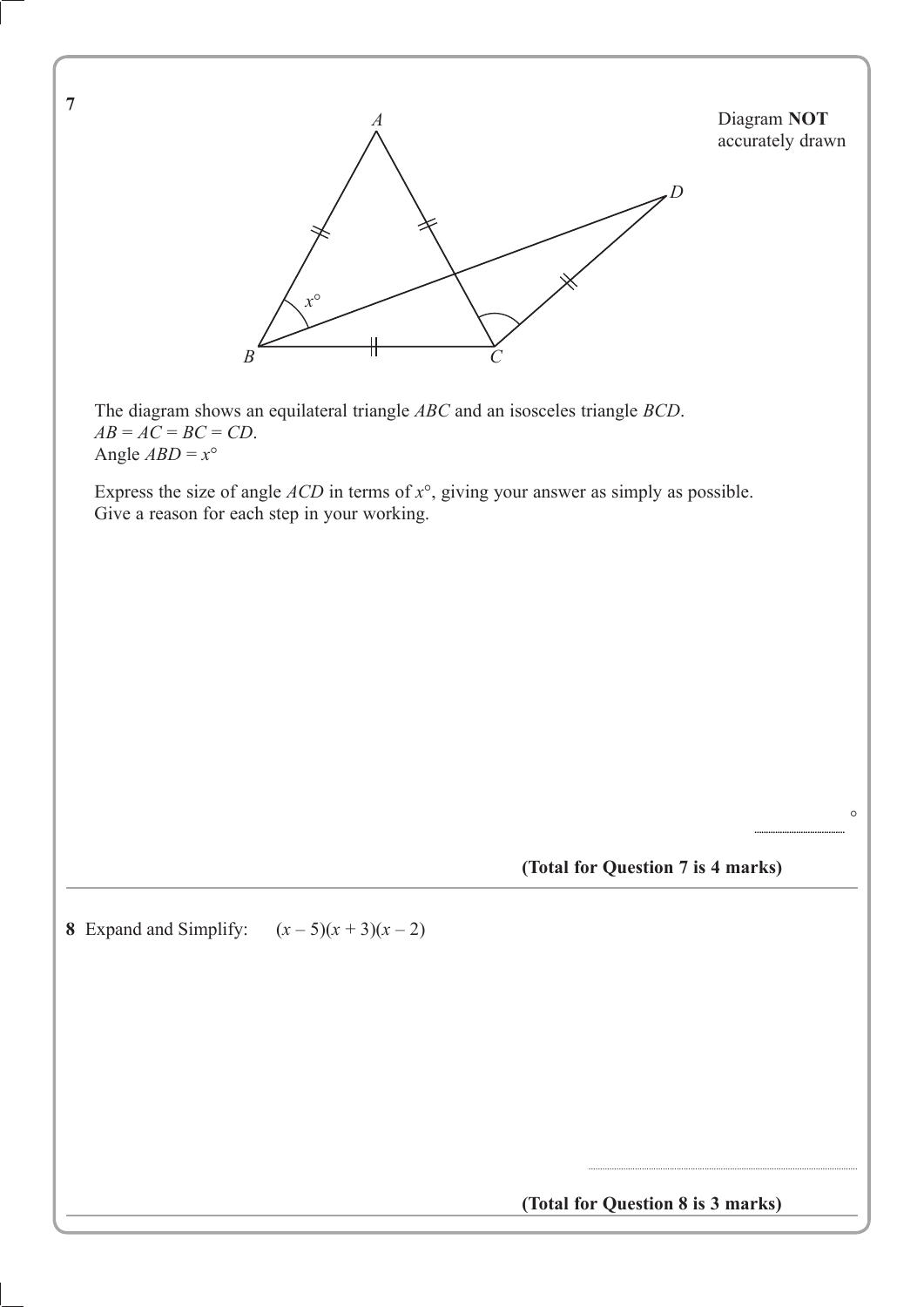| (a) Write $2^3 \times 2^4$ as a single power of 2                                                  |              |
|----------------------------------------------------------------------------------------------------|--------------|
|                                                                                                    |              |
|                                                                                                    |              |
|                                                                                                    |              |
|                                                                                                    | (1)          |
| (b) $280 = 2^n \times 5 \times 7$                                                                  |              |
| Find the value of $n$ .                                                                            |              |
|                                                                                                    |              |
|                                                                                                    |              |
|                                                                                                    |              |
|                                                                                                    | $n =$<br>(2) |
| (Total for Question 9 is 3 marks)                                                                  |              |
| 10 Mr Smith has 9 shirts and 13 ties. How many different combinations of one shirt and one tie can |              |
|                                                                                                    |              |
|                                                                                                    |              |
| (Total for Question 10 is 2 marks)                                                                 |              |
|                                                                                                    |              |
|                                                                                                    |              |
|                                                                                                    |              |
|                                                                                                    |              |
|                                                                                                    |              |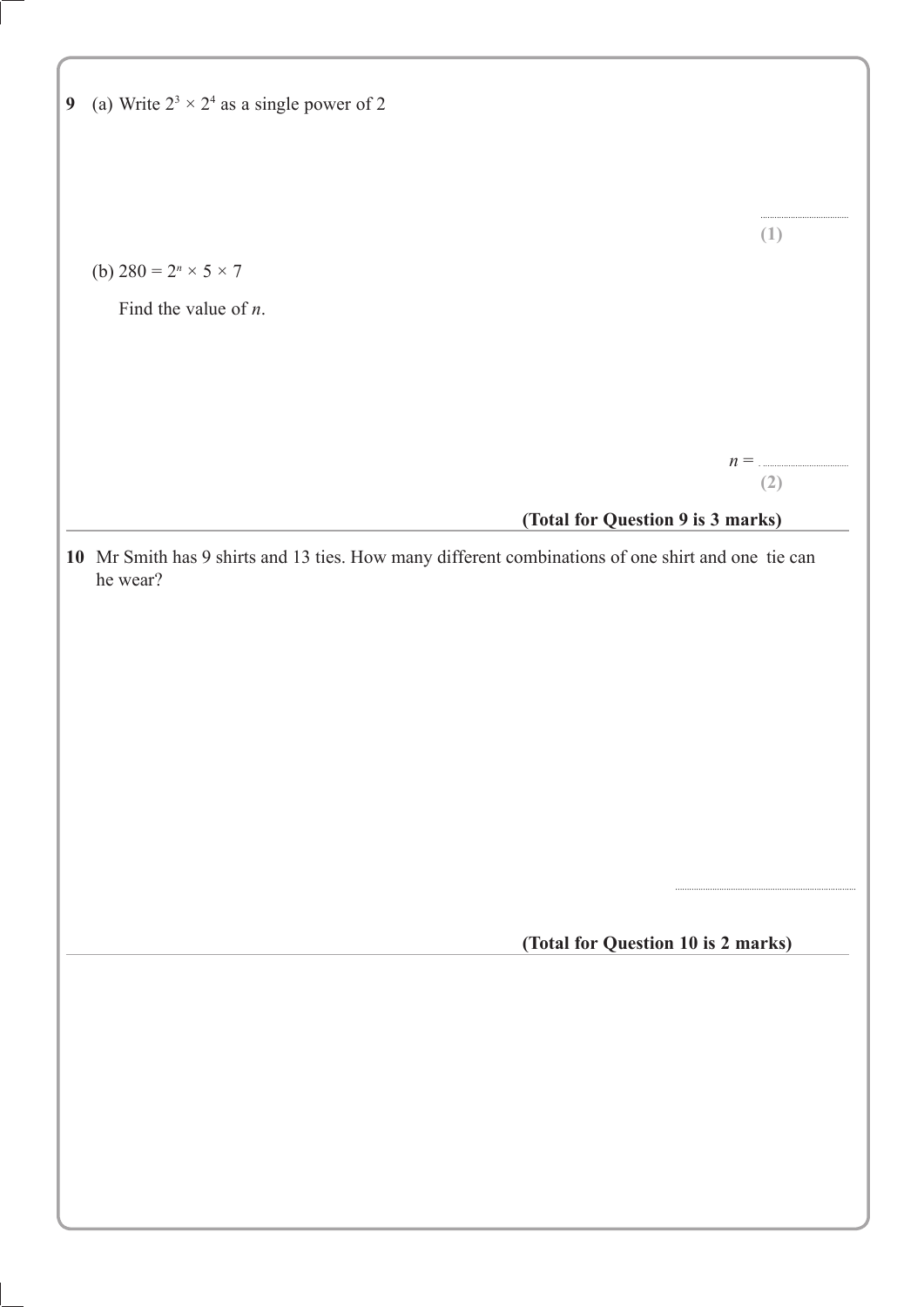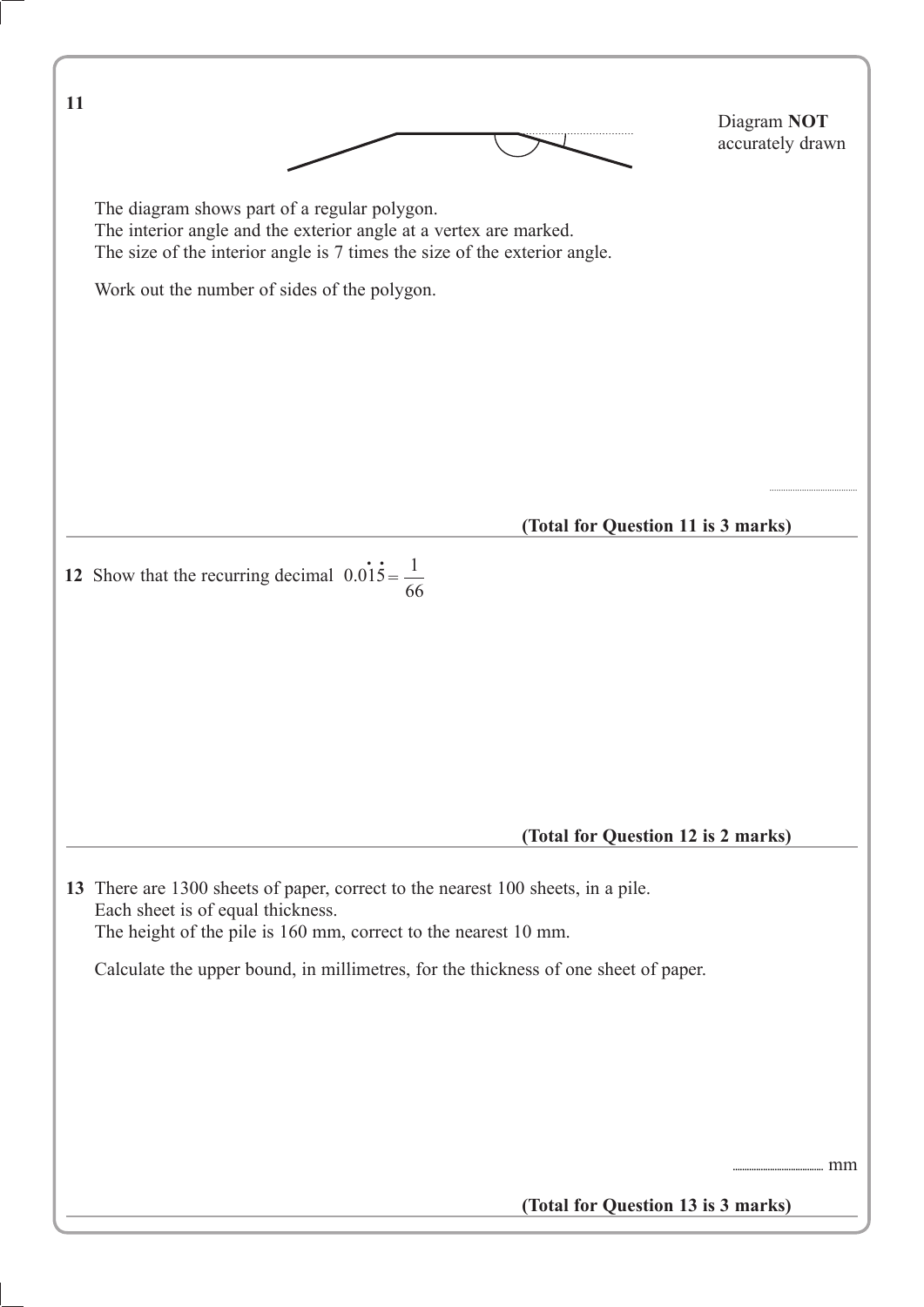**14** Find the nth term of this quadratic sequence:

8 13 21 32 46

**(Total for Question 14 is 3 marks)**

......................................................................................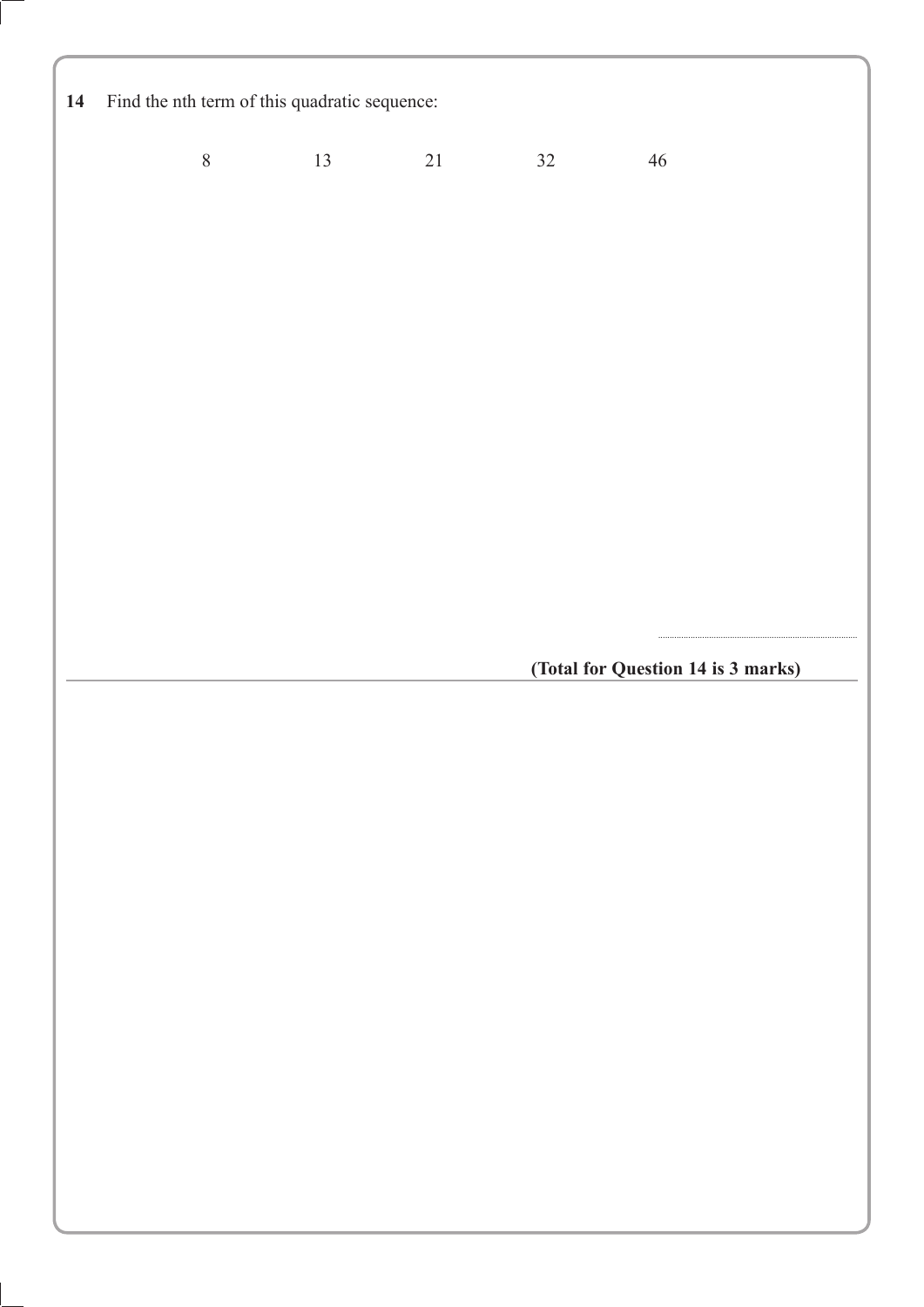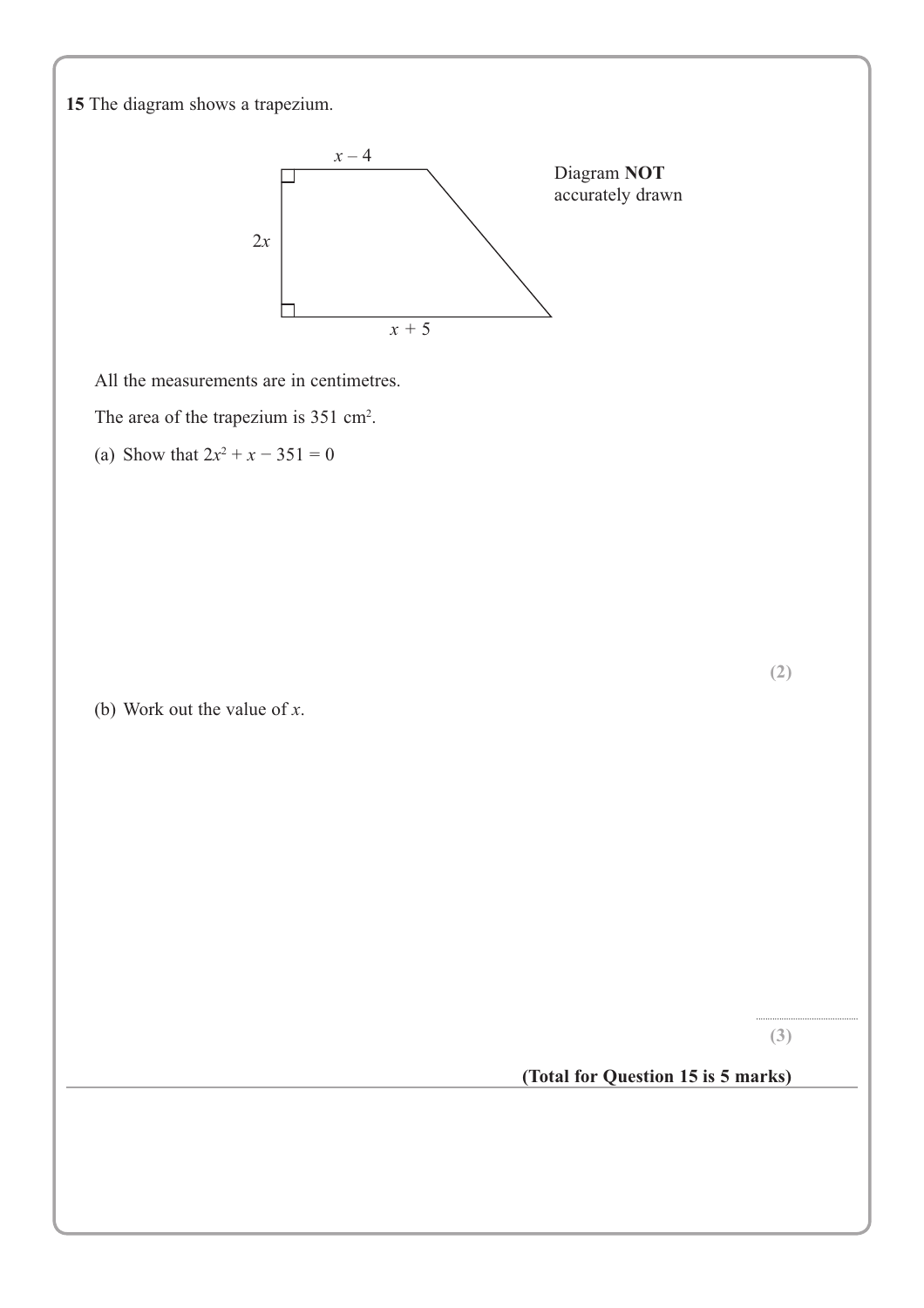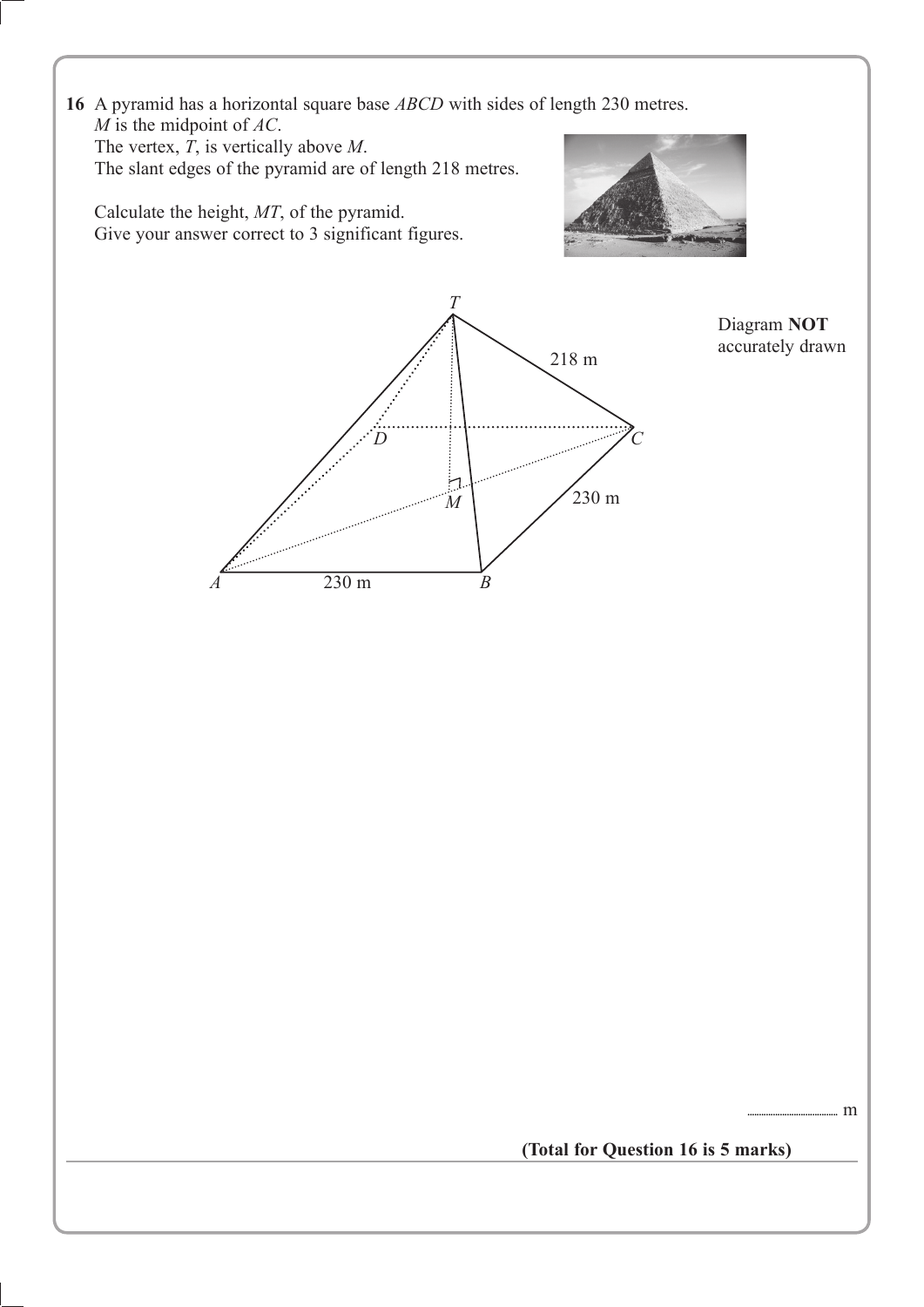**17** There are 10 marbles in a bag.

6 of the marbles are green.

4 of the marbles are yellow.

Davina takes at random two marbles from the bag. Work out the probability that both marbles are the same colour.

**(Total for Question 17 is 3 marks)**

.........................................................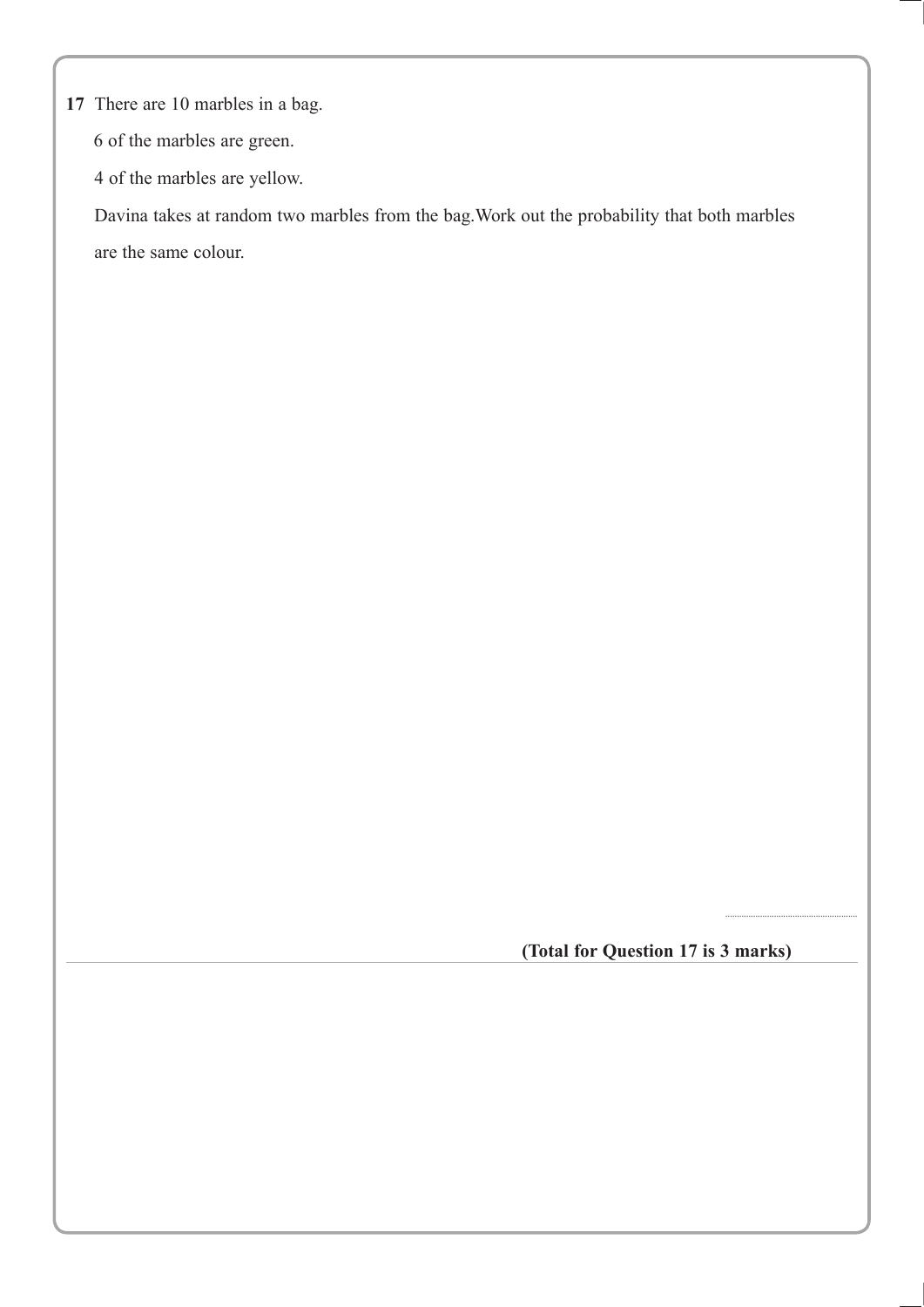**18 A** and **B** are straight lines. Line **A** has equation  $2y = 3x + 8$ Line **B** goes through the points  $(-1, 2)$  and  $(2, 8)$ 

Do lines **A** and **B** intersect? You must show all your working.

**(Total for Question 18 is 3 marks)**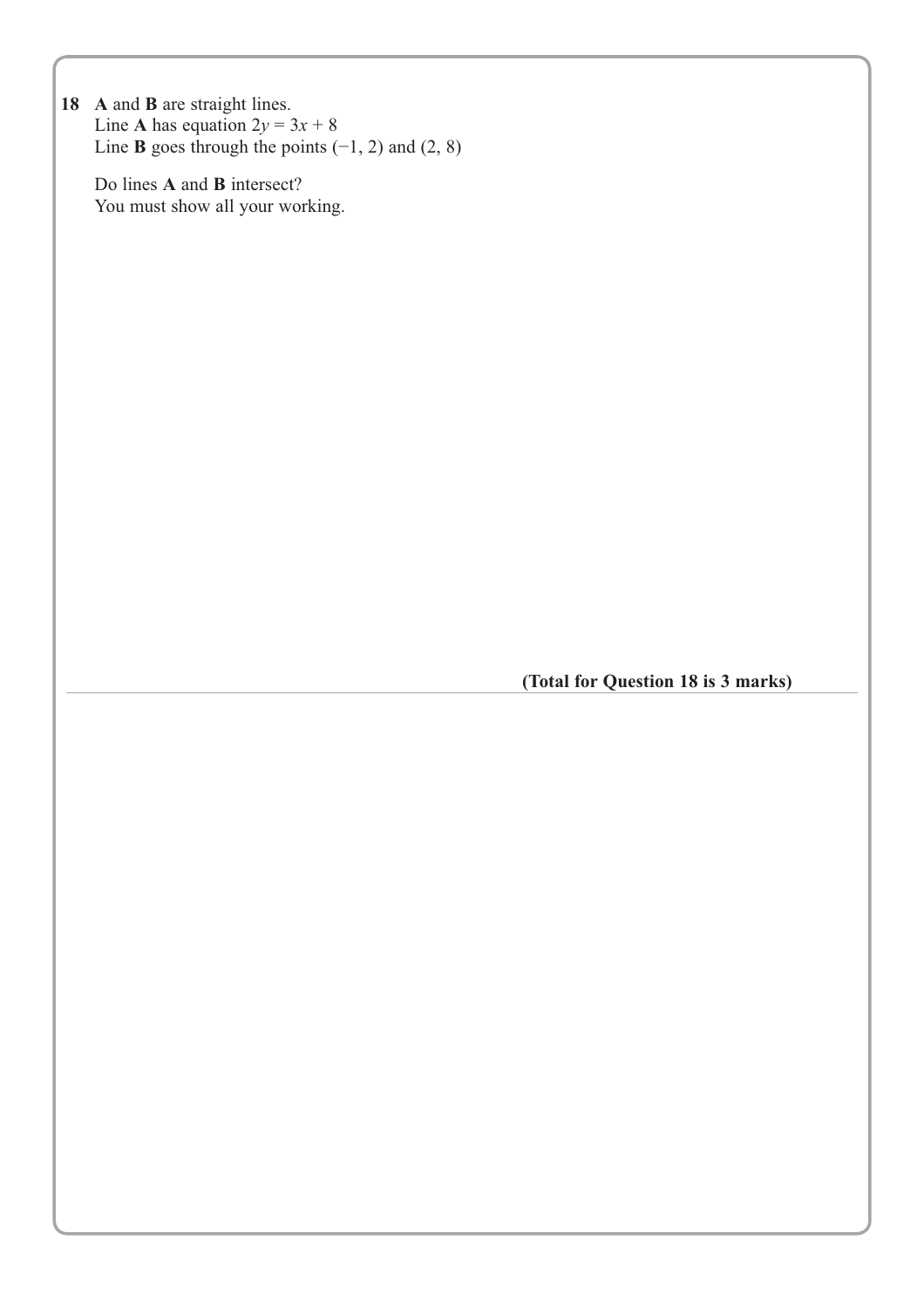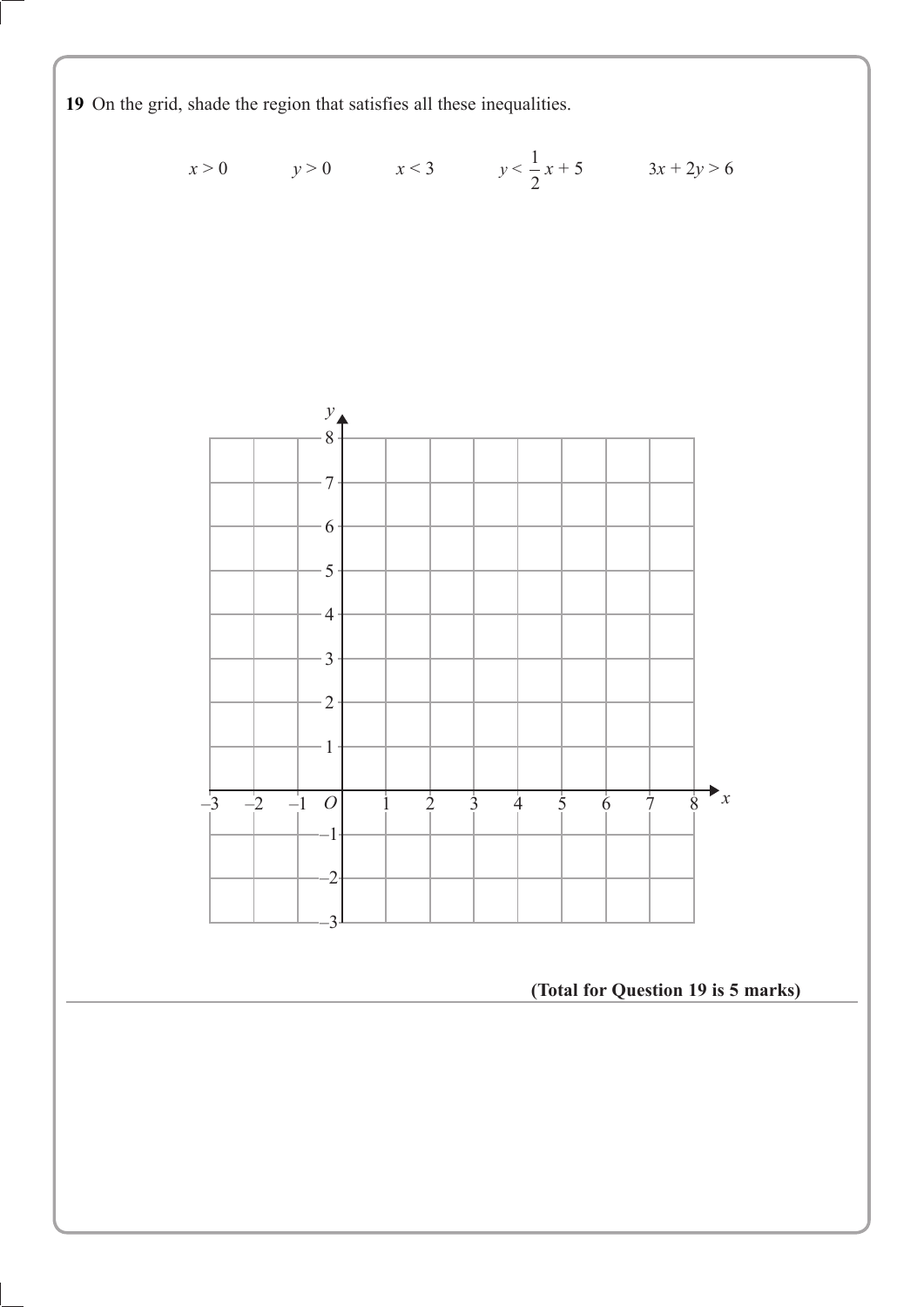20 Solve

$$
\frac{9}{10-x} + \frac{9}{10+x} = 5
$$

(Total for Question 20 is 4 marks)